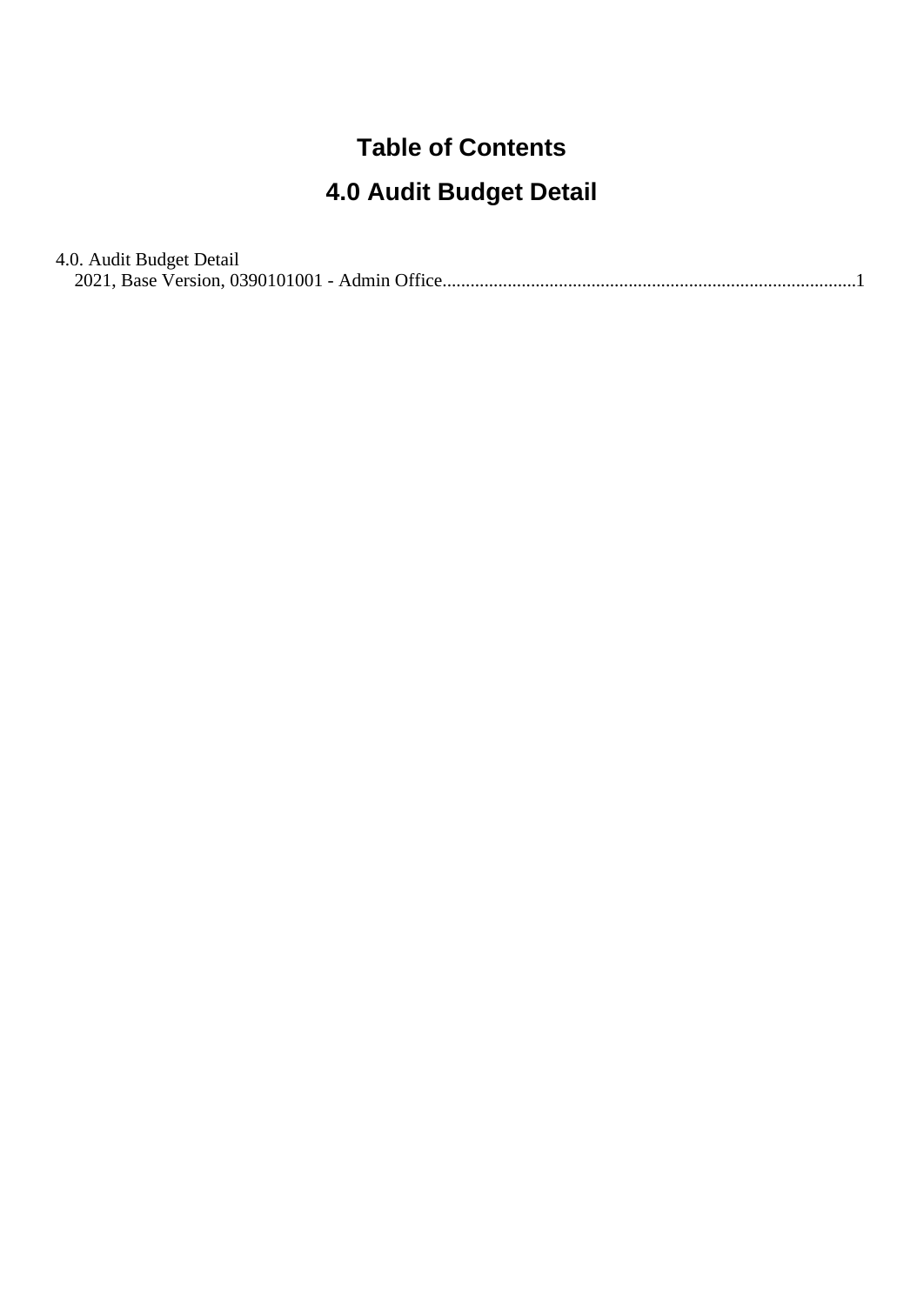<span id="page-1-0"></span>

# **2021 BUDGET VOLUME**

**Ministry:** 039 - National Development Planning Commission **Department:** 03901 - Headquarters **Organisation:** 0390101001 - Admin Office **Government Function:** 70133 - Other General Services **Location:** 0304304 - Osu Klotey

| 0390101001 - Admin Office                                                | 1,844,695 |
|--------------------------------------------------------------------------|-----------|
| 11001 - Central GoG & CF                                                 | 1,844,695 |
| 410201 - Improve decentralised planning                                  | 217,600   |
| 03901 - Management and Administration                                    | 217,600   |
| 03901000 - Management and Administration                                 | 217,600   |
| <b>Unspecified Project</b>                                               | 217,600   |
| 085101 - Internal management of the organisation                         | 217,600   |
| 22101 - Materials and Office Consumables                                 | 15,000    |
| 2210101 - Printed Material and Stationery                                | 15,000    |
| 22102 - Utilities                                                        | 116,350   |
| 2210201 - Electricity charges                                            | 45,000    |
| 2210202 - Water                                                          | 1,800     |
| 2210203 - Telecommunications                                             | 31,200    |
| 2210204 - Postal Charges                                                 | 3,000     |
| 2210205 - Sanitation Charges                                             | 11,750    |
| 2210206 - Armed Guard and Security                                       | 17,100    |
| 2210207 - Fire Fighting Accessories                                      | 6,500     |
| 22105 - Travel and Transport                                             | 48,000    |
| 2210505 - Running Cost - Official Vehicles                               | 48,000    |
| 22107 - Training, Seminar and Conference Cost                            | 38,250    |
| 2210707 - Recruitment Expenses                                           | 38,250    |
| 440102 - 17.14 Enhance policy coherence for sustainable development      | 62,972    |
| 03902 - National Development Policy, Planning, Monitoring and Evaluation | 62,972    |
| 03902001 - National Policy Formulation                                   | 40,000    |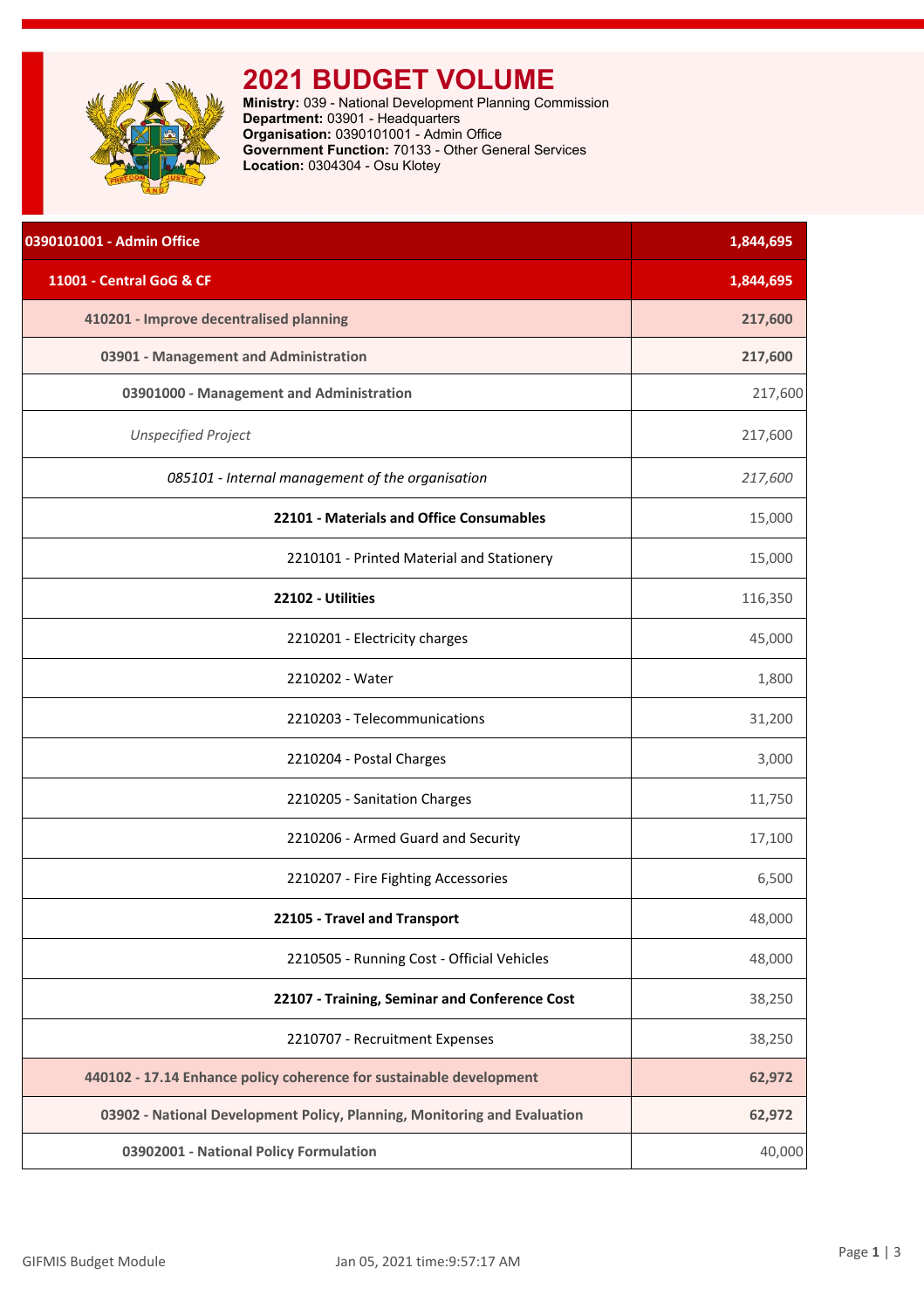

# **2021 BUDGET VOLUME**

**Ministry:** 039 - National Development Planning Commission **Department:** 03901 - Headquarters **Organisation:** 0390101001 - Admin Office **Government Function:** 70133 - Other General Services **Location:** 0304304 - Osu Klotey

| <b>Unspecified Project</b>                                          | 40,000    |
|---------------------------------------------------------------------|-----------|
| 039001 - National Development Policy Framework and plan preparation | 40,000    |
| 22107 - Training, Seminar and Conference Cost                       | 40,000    |
| 2210709 - Seminars/Conferences/Workshops - Dome                     | 40,000    |
| 03902002 - National Plan Preparation                                | 12,972    |
| <b>Unspecified Project</b>                                          | 12,972    |
| 039002 - cordination of development planning                        | 12,972    |
| 22107 - Training, Seminar and Conference Cost                       | 12,972    |
| 2210709 - Seminars/Conferences/Workshops - Dome                     | 12,972    |
| 03902003 - National Monitoring and Evaluation                       | 10,000    |
| <b>Unspecified Project</b>                                          | 10,000    |
| 039003 - Monitoring and evaluation of development planning          | 10,000    |
| 22107 - Training, Seminar and Conference Cost                       | 10,000    |
| 2210709 - Seminars/Conferences/Workshops - Dome                     | 10,000    |
| <b>Unspecified Policy</b>                                           | 1,564,123 |
| 03901 - Management and Administration                               | 1,564,123 |
| 03901000 - Management and Administration                            | 1,564,123 |
| <b>Unspecified Project</b>                                          | 1,564,123 |
| <b>Unspecified Operations</b>                                       | 1,564,123 |
| 2111001 - Established Post                                          | 594,704   |
| 21111 - Non Established Post                                        | 209,418   |
| 2111104 - Recruitment                                               | 209,418   |
| 21112 - Other Allowances                                            | 760,001   |
| 2111203 - Car Maintenance Allowance                                 | 6,930     |